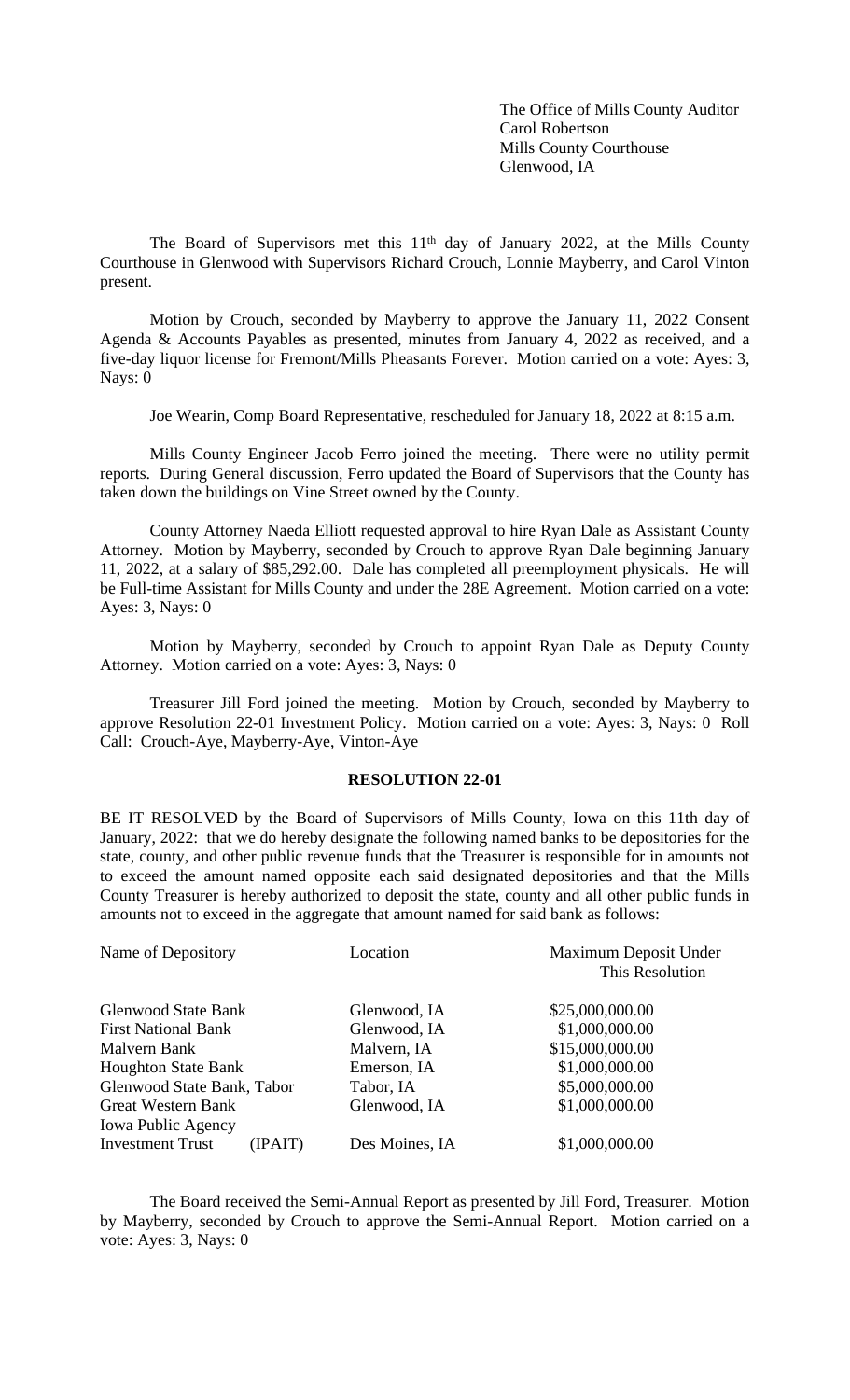Date -  $1/04/22$ <br>Time -  $13:21:44$ 

Certification Date 01/04/2022

# Mills County - Accounting<br>Semi-Annual Report

# Jill Ford, Treasurer-Mills County, Glenwood, IA<br>For the period from July - December, Inclusive<br>Statement of Account By Fund

| Fund |                                | Balance          | Revenues       | Total to be    | Disbursements | Fund Balance   | Auditor's Warrants |
|------|--------------------------------|------------------|----------------|----------------|---------------|----------------|--------------------|
|      |                                | July             |                | Accounted for  |               | December       | Outstanding        |
| 01   | General Basic                  | 1.490.434.07     | 6,881,322.23   | 8,371,756.30   | 4.785.427.27  | 3,586,329,03   | 427.882.27         |
| 02   | General Supplemental           | 1,981,758.71     | 1,729,366.39   | 3,711,125.10   | 1,363,232.92  | 2, 347, 892.18 | 77, 931.49         |
| 03   | Rural Services Basic           | 1,239,908.81     | 2,176,640.51   | 3, 416, 549.32 | 689,292.90    | 2,727,256.42   | 45,710.41          |
| 05   | Secondary Roads                | 3.120.207.38     | 2.083.936.82   | 5.204.144.20   | 3.590.477.20  | 1.613.667.00   | 328,081,39         |
| 06   | Revenue Sharing                | .00              | .00            | .00            | .00           | .00            | .00                |
| 10   | Drivers License Pilot Project  | $-50-$           | 31,841.00      | 31,840.50      | 31,841.00     | $-50-$         | .00                |
| 11   | County Municipal Assisstance   | .00 <sub>1</sub> | .00            | .00            | .00           | .00            | .00                |
| 12   | Capital Projects               | 77, 392.83       | 107,637.00     | 185,029.83     | 185,028.80    | 1.03           | .00.               |
| 13   | Debt Service                   | 242.948.73       | 492.612.02     | 735.560.75     | 115.785.00    | 619,775.75     | 500.00             |
| 14   | Drainage Control               | 1,225,178.64     | 2, 424, 284.20 | 3,649,462.84   | 975, 877.17   | 2,673,585.67   | 10,345,00          |
| 16   | Joint Disaster Service         | 311.104.37       | 191.315.38     | 502.419.75     | 200.815.72    | 301,604.03     | 2.468.43           |
| 18   | Property Tax Agency            | 800, 514.83      | 696, 677.55    | 1,497,192.38   | 366,645.21    | 1,130,547.17   | 23,675.00          |
| 20   | Township Control               | 3,520.93         | 277,635.02     | 281,155.95     | 275, 126, 65  | 6,029.30       | .00                |
| 21   | Corporation Control            | 72, 284.18       | 2,054,346.37   | 2,126,630.55   | 2,107,860.78  | 18,769.77      | .00                |
| 22   | School Control                 | 158,160.63       | 8, 813, 291.66 | 8, 971, 452.29 | 8,782,433.89  | 189,018.40     | .00.               |
| 23   | Area School Control            | 14,900.34        | 930.137.83     | 945.038.17     | 924, 482, 06  | 20.556.11      | .00                |
| 24   | Decat                          | .00              | .00            | .00            | .00           | .00            | .00.               |
| 29   | County Ag. Extension           | 2.767.39         | 153,239.20     | 156,006.59     | 152.599.88    | 3.406.71       | .00 <sub>1</sub>   |
| 30   | Co. Cons. Land Agu. Trust      | 163.564.29       | $1.24 -$       | 163,563.05     | $-00$         | 163,563.05     | .00                |
| 31   | County Assessor                | 802,507.69       | 261, 514, 45   | 1,064,022.14   | 177, 011, 41  | 887,010.73     | 12,489.10          |
| 32   | Motor Vehicle Trust            | 205, 418, 30     | 1,999,363.54   | 2.204.781.84   | 2.007.183.04  | 197,598.80     | .00                |
| 33   | Use Tax Trust                  | 348,887.00       | 1, 483, 764.46 | 1,832,651.46   | 1,507,543.19  | 325,108.27     | .00                |
| 34   | City Special Assessmet Control | 3.520.83         | 13.402.27      | 16.923.10      | 17.877.60     | $954.50 -$     | .00                |
| 35   | Tax Redemotion Trust           | 1.366.99         | 131, 611.64    | 132,978.63     | 131, 611.64   | 1,366.99       | .00                |
| 36   | Mh/Dd Services Fund            | 130.136.89       | 185, 392, 35   | 315,529.24     | 56.644.74     | 258,884.50     | 120,835.46         |
| 37   | Data Processing                | .00              | .00            | .00            | .00           | .00            | .00                |
| 40   | Recorders Record Management    | 7.871.54         | 1,944.67       | 9.816.21       | .00           | 9,816.21       | .00                |
| 41   | Reap Trust                     | 42.532.65        | 10,326.11      | 52.858.76      | 375.00        | 52, 483, 76    | .00.               |
| 42   | Anatomical Gift Fund           | .00              | .00            | .00            | .00           | .00            | .00                |
| 43   | Holding Account                | 2.784.45         | .00            | 2.784.45       | .00           | 2.784.45       | .00                |
| 44   | Urban Renewal Tax revenue fund | 486.019.16       | 176.478.43     | 662.497.59     | 26.208.75     | 636,288.84     | 300.00             |
| 45   | Feed Energy UR TIF Rebate      | .00.             | .00            | .00            | $-00$         | .00            | .00                |
| 46   | MAM I-29/34 UR TIF Rebate      | .00.             | .00            | .00            | .00           | $-0.0$         | .00                |
| 47   | Recorders Electronic Fund      | 1,788.00         | 1,945.00       | 3,733.00       | 1,945.00      | 1,788.00       | .00                |
| 48   | Woodfield UR Tax Revenue       | 49,540.76        | 78,863.75      | 128,404.51     | 46,389.00     | 82, 015.51     | .00                |
| 52   | Co Atty Collection             | 11,958,18        | 3.219.95       | 15.178.13      | 2.589.29      | 12.588.84      | 66.49              |
| 53   | Dare                           | .00              | .00            | .00            | .00           | .00            | .00                |
|      | 54 K9 Fund                     | 6.748.40         | 14,073.75      | 20.822.15      | 1,034.93      | 19.787.22      | .00                |
| 55   | Drug Forfeiture                | 8,322.13         | $-0.3 -$       | 8.322.10       | .00           | 8,322.10       | .00                |
| 56   | Explorers                      | .00.             | .00.           | .00            | .00           | .00            | .00                |
| 57   | County Attorney Drug Dollars   | 932.89           | $.03 -$        | 932.86         | .00           | 932.86         | .00                |
| 59   | MH Trust and Agency            | .00              | .00            | .00            | .00           | .00            | .00                |
| 60   | County Conservation            | 271,020,13       | 64.098.00      | 335, 118, 13   | 23.480.72     | 311,637,41     | 22.29              |
| 61   | ARPA fUNDS                     | .00              | 1,467,373.00   | 1,467,373.00   | 62,555.00     | 1,404,818.00   | 24,969.00          |
| 77   | E911 Surcharge                 | 212, 255, 25     | 109,667.57     | 321, 922.82    | 152,607.35    | 169, 315.47    | 11,106.72          |
| 78   | E911 Contributions             | 53,502.19        | 27.230.00      | 80.732.19      | .00           | 80.732.19      | .00                |
| 79   | Bunge                          | .00              | .00            | .00            | .00           | .00            | .00                |
| 85   | Health Reimb Account           | 475.693.32       | 128.821.00     | 604.514.32     | 52.101.47     | 552, 412, 85   | .00.               |
| QQ   | Woodlands Benefited Water Dist | .00              | .00            | .00            | $-00$         | .00            | .00                |
|      |                                |                  |                |                |               |                |                    |

Chief Deputy Josh England requested approval of resignation of Jailer Brad Oliver. Motion by Mayberry, seconded by Crouch to accept the resignation of Jailer Brad Oliver. Motion carried on a vote: Ayes: 3, Nays: 0

 $[14, 027, 452, 38$   $[35, 203, 371, 82$   $[49, 230, 824, 20$   $[28, 814, 084, 58]$ 

20.416.739.62

1,086,383.05

Motion by Mayberry, seconded by Crouch to approve purchase of three new computers and four new monitors from CDW\*Government in the amount of \$3,840.27. Motion carried on a vote: Ayes: 3, Nays: 0

Motion by Crouch, seconded by Mayberry to open Public Hearing at 10:00 a.m. regarding Ordinance 22-01 Establishing Election Precincts in Mills County. Motion carried on a vote: Ayes: 3, Nays: 0. There were no written or oral comments received. Motion by Crouch, seconded by Mayberry to close Public Hearing at 10:02 a.m. Motion carried on a vote: Ayes: 3, Nays: 0

Motion by Mayberry, seconded by Crouch to approve First Reading for Ordinance 22-01 Establishing Election Precincts in Mills County. Motion carried on a vote: Ayes: 3, Nays: 0 Roll Call: Crouch-Aye, Mayberry-Aye, Vinton-Aye

Motion by Crouch, seconded by Mayberry to waive the Second & Third Readings for Ordinance 22-01 Establishing Election Precincts in Mills County. Motion carried on a vote: Ayes: 3, Nays: 0

Motion by Mayberry, seconded by Crouch to approve Ordinance 22-01 Reprecincting and Establishing Election Precincts in Mills County per the census. Motion carried on a vote: Ayes: 3, Nays: 0 Roll Call: Crouch-Aye, Mayberry-Aye, Vinton-Aye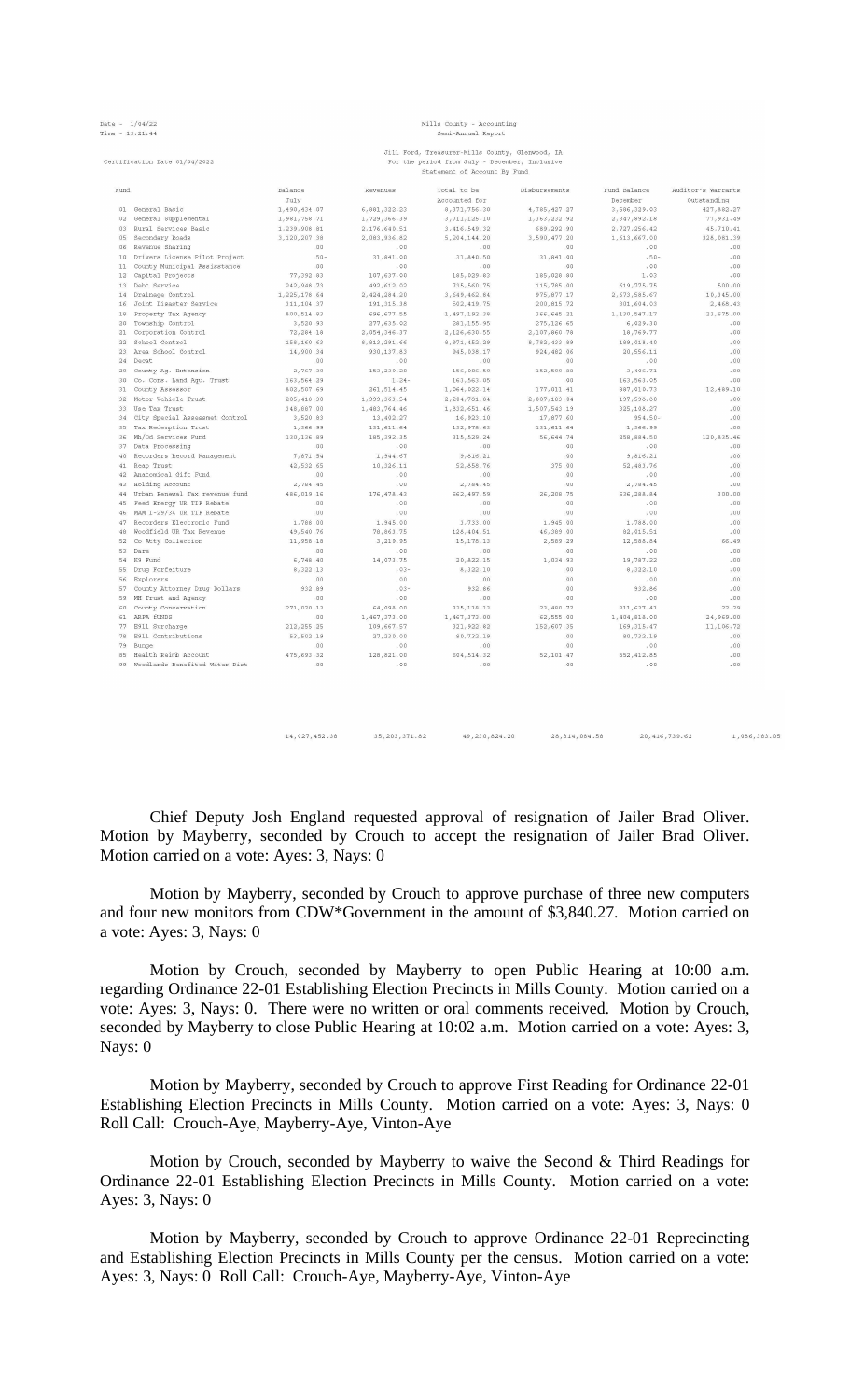#### **ORDINANCE 22-01**

CHAPTER 29 PRECINCT BOUNDARIES AND POPULATIONS Amendment.

An Ordinance for the re-precincting of Mills County as per 2020 census as required by Iowa Code 49.3 & 49.4.

BE IT THEREFORE ORDAINED BY THE BOARD OF SUPERVISORS OF MILLS COUNTY, IOWA:

29.1.1 PURPOSE: To Amend Ordinance number 11-03 to accurately record precinct populations and boundaries following the 2020 Federal decennial census in compliance with current laws.

### 29.1.2 LEGAL DESCRIPTION OF PRECINCTS

- 1. Emerson and Hastings cities and Indian Creek Township
- 2. Glenwood Township (rural part of Glenwood Township)

3. Glenwood Ward 1-The first ward and first precinct include all territory and land within the municipality lying south of the following described line: Beginning at the centerline intersection of Hickory Ridge Drive and Hilman Road; thence Southeasterly along the Eastern boundary line of Hickory Ridge Subdivision and the existing corporate limit line to the Westerly line of Lot 6 of Bradley and Bowman's Addition of Lot 14 and the existing corporate limit line; thence Easterly along said corporate limit line to a point on the East line of said Bradley and Bowman's Addition of Lot 14; thence Northerly along the existing corporate limit line to the intersection of the centerline of Green Street and West corporate limits; thence easterly along the centerline of Green Street to the centerline of Grove Street; thence northerly along the centerline of Grove Street to the centerline of Coolidge Street; thence easterly along the centerline of Coolidge Street to the centerline of Walnut Street; thence northerly along the centerline of Walnut Street to the centerline of Third Street; thence easterly along the centerline of Third Street to the centerline of Linn Street; thence northerly along the centerline of Linn Street to the centerline of Fourth Street; thence easterly along the centerline of Fourth Street to the east corporate limits.

4. Glenwood Ward 2-The second ward and second precinct include all territory and land within the municipality lying north and west of the following describe line: Beginning at the intersection of the centerline of Green Street and the west corporate limits; thence easterly along the centerline of Green Street to the centerline of Grove Street; thence northerly along the centerline of Grove Street to the centerline of Coolidge Street; thence easterly along the centerline of Coolidge Street to the centerline of Walnut Street; thence northerly along the centerline of Walnut Street to the centerline of Fourth Street; thence westerly along the centerline of Fourth Street to the centerline of Locust Street thence northerly along the centerline of Locust Street to the north corporate limits.

5. Glenwood Ward 3-The third ward and third precinct include all territory and land within the municipality lying east and north of the following described line: Beginning at the intersection of the centerline of Locust Street and the north corporate limits; thence southerly along the centerline of Locust Street to the centerline of Fourth Street; thence easterly along the centerline of Fourth Street to the centerline of Walnut Street; thence southerly along the centerline of Walnut Street to the centerline of Third Street; thence easterly along the centerline of Third Street to the centerline of Linn Street; thence northerly along the centerline of Linn Street to the centerline of Fourth Street; thence easterly along the centerline of Fourth Street to the east corporate limits.

- 6. Deer Creek & White Cloud Townships
- 7. Henderson City and Anderson Township
- 8. Malvern City and Mills County portion of Tabor (north of Mills/Fremont County line) & Silver Creek, Center & Rawles Townships
- 9. Oak and Saint Marys Townships
- 10. Pacific Junction City and Plattville & Lyons Townships
- 11. Silver City and Ingraham Township

29.1.3 STATEMENT OF POPULATION OF EACH PRECINCT: The subsections below correspond to the same subsection in 29.1.2.

- 1. Population is 827
- 2. Population is 1,265
- 3. Population is 1,548